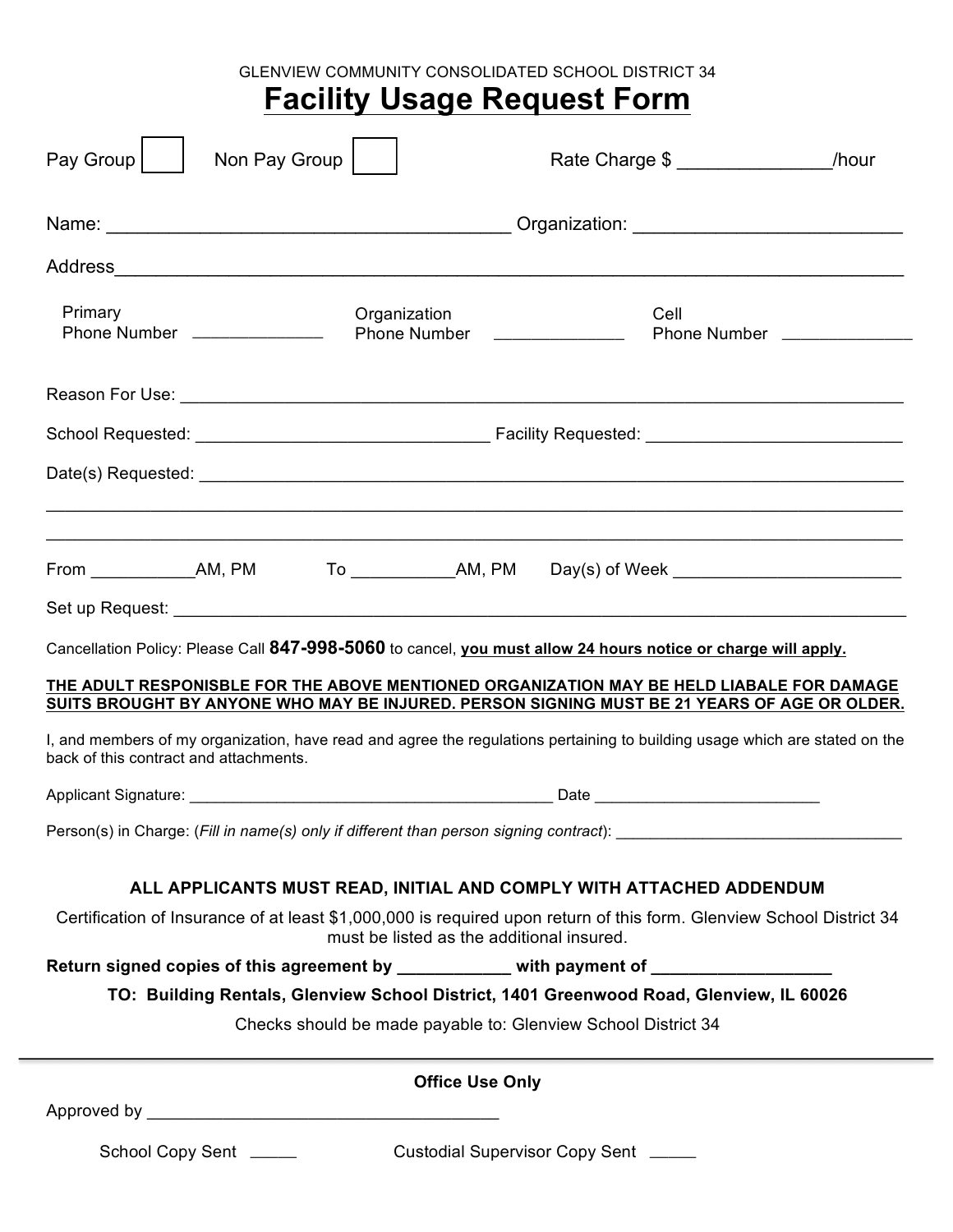## **GLENVIEW COMMUNITY CONSOLIDATED SCHOOL DISTRICT 34**

### **Facility Usage Program**

The Glenview School District 34 Board of Education provides use of the District's facilities for community use through its Facility Usage Program. School activities have the first priority for building use. After scheduling school activities, Park District programs, scouts and civic groups, the school facilities are available to other community groups, individual groups, and individual citizens. No scheduling will be done before July  $15<sup>th</sup>$ .

Regulations for use of the school gyms under this program are:

- 1. All activities must be prearranged, allowing TEN DAYS for the paperwork to be completed. The schools reserve the right to cancel activities in case of unanticipated program conflicts.
- 2. An adult supervisor, 21 years of age or older, must assume responsibility for the group. This includes signing of contracts and other forms provided by the school custodians. Groups of 15 or larger require two adult supervisors.
- 3. Children are not admitted in the building until an adult leader is present to supervise. This applies to all groups, scouts, Park District programs, etc. Groups using gyms must stay within the scheduled time limits. Everyone must be out the building before the supervisor may leave. There must be at least 15 to 30 minutes between each group being scheduled.
- 4. An adult supervisor must assume responsibility for discipline and behavior of the group. He/she can be held liable for damage suits brought by anyone who may be injured.
- 5. The supervisor and/or groups using District 34 equipment and buildings will be responsible for any damages to equipment and building. Further, it will be the supervisor's responsibility to advise District 34 of any damage occurring during the group's use of equipment and building. Decorations and other special equipment may be brought and used only at the approval of the school principal.
- 6. Unless specifically stated, school equipment is not to be used by outside groups. The District provides only space and the service of the custodian. Exceptions may be made in some instances and, if this is the case, the school will be notified in advance. Park District programs are allowed use of certain equipment. NO HARD BALLS ARE ALLOWED TO BE USED INSIDE ANY SCHOOL BUILDINGS.
- 7. All groups using gyms for sports activities are required to wear gym shoes.
- 8. Usage of school is limited to gyms only. Parties using the facility may not enter any other room in the school. Special permission may be given for other facilities at the discretion of the school principal.
- 9. School board policy prohibits smoking in the schools and on the grounds of the schools. Consumption of alcoholic beverages and the illicit use of drugs, as well as possession of any of these substances, are not permitted in school buildings or on school grounds.
- 10. In the event of a tornado warning, the building custodian has the authority to evacuate the facilities being used.
- 11. A Building Use Form (Blue Slip) must be signed by both the program supervisor and the custodian on duty at the end of facility use. The program supervisor must be 21 years of age or older.
- 12. Infractions of these regulations will results in refusal of requests to use gyms in the future. The supervisor and custodian have been asked to report infractions that they observe.
- 13. Cancellations by the group using the facility should be made to the school at least 24 hours prior to the reservation date, or in an emergency, by 9:00 A.M. of the day the facility is being used.
- 14. Anyone renting facilities shall be billed by the school district according to the rental schedule. All fees shall be paid with one month from date of invoice. Check shall be made payable to "Glenview School District 34".